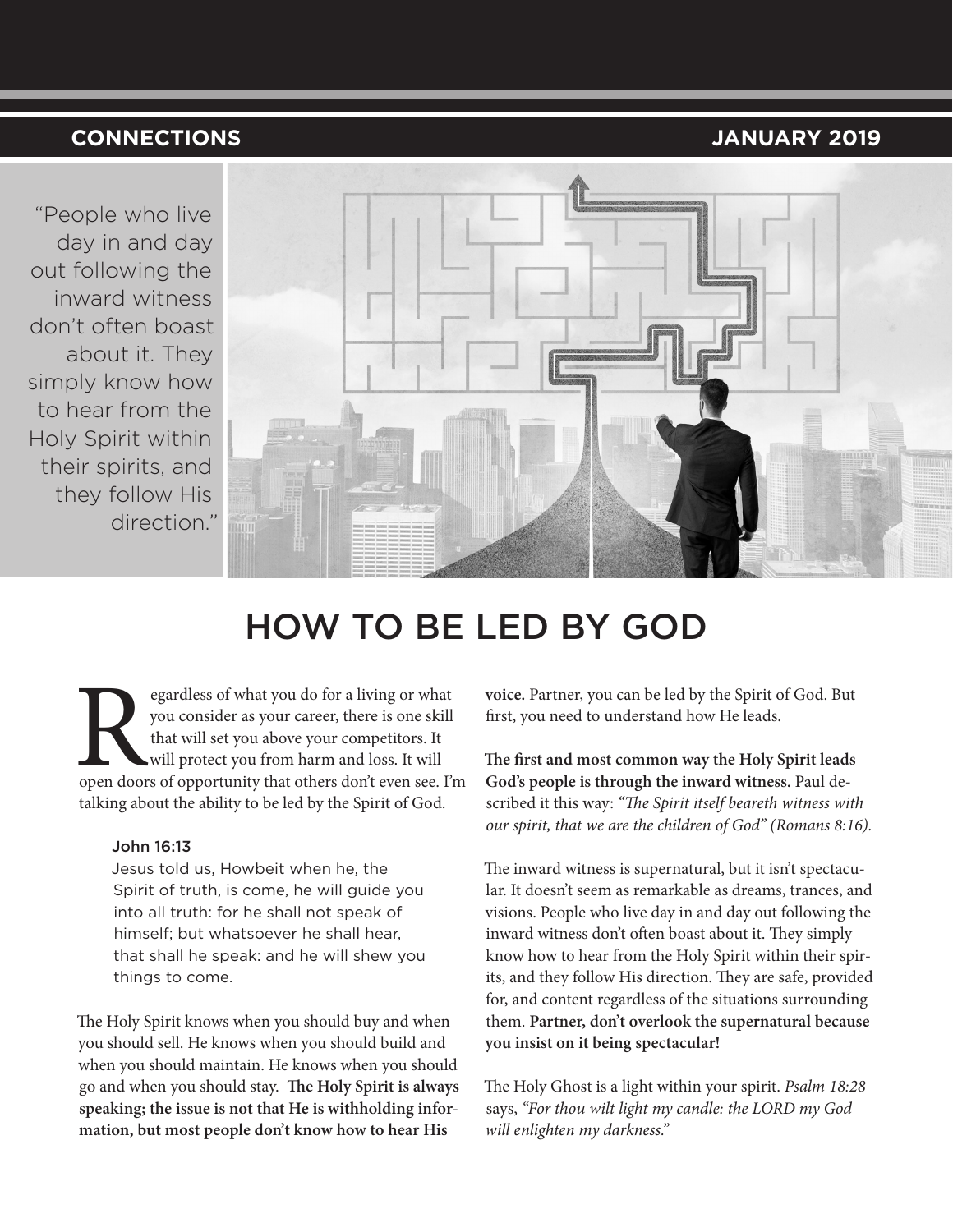Partner, the Holy Ghost inside your spirit is a candle; He is not a high-beam searchlight. In other words, He guides us step-by-step as He enlightens our spirit to God's Word and His ways. That is why Paul wrote that we should pray that we would be aware of His light in our spirits.

witness. **The inward witness leads by peace.** My spiritual father, **Reverend Kenneth E. Hagin** used to call it that velvety-like feeling in your spirit. *Colossians 3:15* says that we should *"let the peace of God rule in your hearts, to the which also ye are called in one body; and be ye thankful."*

"Choose to listen to your conscience, and you will protect your faith! Paul told Timothy that some had shipwrecked their faith because they chose not to follow their conscience."

#### Ephesians 1:16-19

Cease not to give thanks for you, making mention of you in my prayers; That the God of our Lord Jesus Christ, the Father of glory, may give unto you the spirit of wisdom and revelation in the knowledge of him: The eyes of your understanding being enlightened; that ye may know what is the hope of his calling, and what the riches of the glory of his inheritance in the saints, And what is the exceeding greatness of his power to us-ward who believe, according to the working of his mighty power.

Notice the words Paul used when he was led by the inward witness in the *27th chapter of Acts*: *"Now when much time was spent, and when sailing was now dangerous, because the fast was now already past, Paul admonished them, And said unto them, Sirs, I perceive that this voyage will be with hurt and much damage, not only of the lading and ship, but also of our lives" (Acts 27:9-10).*

Paul didn't say, I had a vision. He didn't say that he heard the voice of God. **He said I perceive. Learn to listen to your spirit, not merely your mind or your feelings. The inward witness often begins as a perception**. When you sense from within your spirit to do or not do something, that is the Holy Ghost leading you through the inward

Partner, when you need to make a decision, choose the option that, when you consider it, it elicits peace within your spirit–even if it doesn't make sense to your mind! I can't tell you how many times following the peace of God saved my neck! I also can't number the times that I didn't follow the peace of God–and I have the lumps to prove it.

**The second way in which God leads us is by the inward voice.** Just as your outward man has a voice, so does your inner man. We refer to the inward voice as the conscience. Paul wrote about being led by his conscience in *Romans 9:1: "I say the truth in Christ, I lie not, my conscience also bearing me witness in the Holy Ghost."*

**Partner, if you are born-again, you can trust your conscience to be a safe guide.** Paul testified that after he was saved, he *"lived in all good conscience before God" (Acts 23:1).* Paul's ability to hear and follow the Holy Ghost kept him alive. I've walked the paths that Paul walked in Philippi, Thessalonica, and Greece. The terrain is rough. Robbers, thieves, and murderers lined the narrow roads. I'm sure that Paul checked with and listened to the inward witness and the inward voice that told him which roads to take and which ones to avoid on any given day.

The devil hasn't changed his tactics. He is still walking about as a roaring lion seeking whom he may devour. (*See 1 Peter 5:8.*)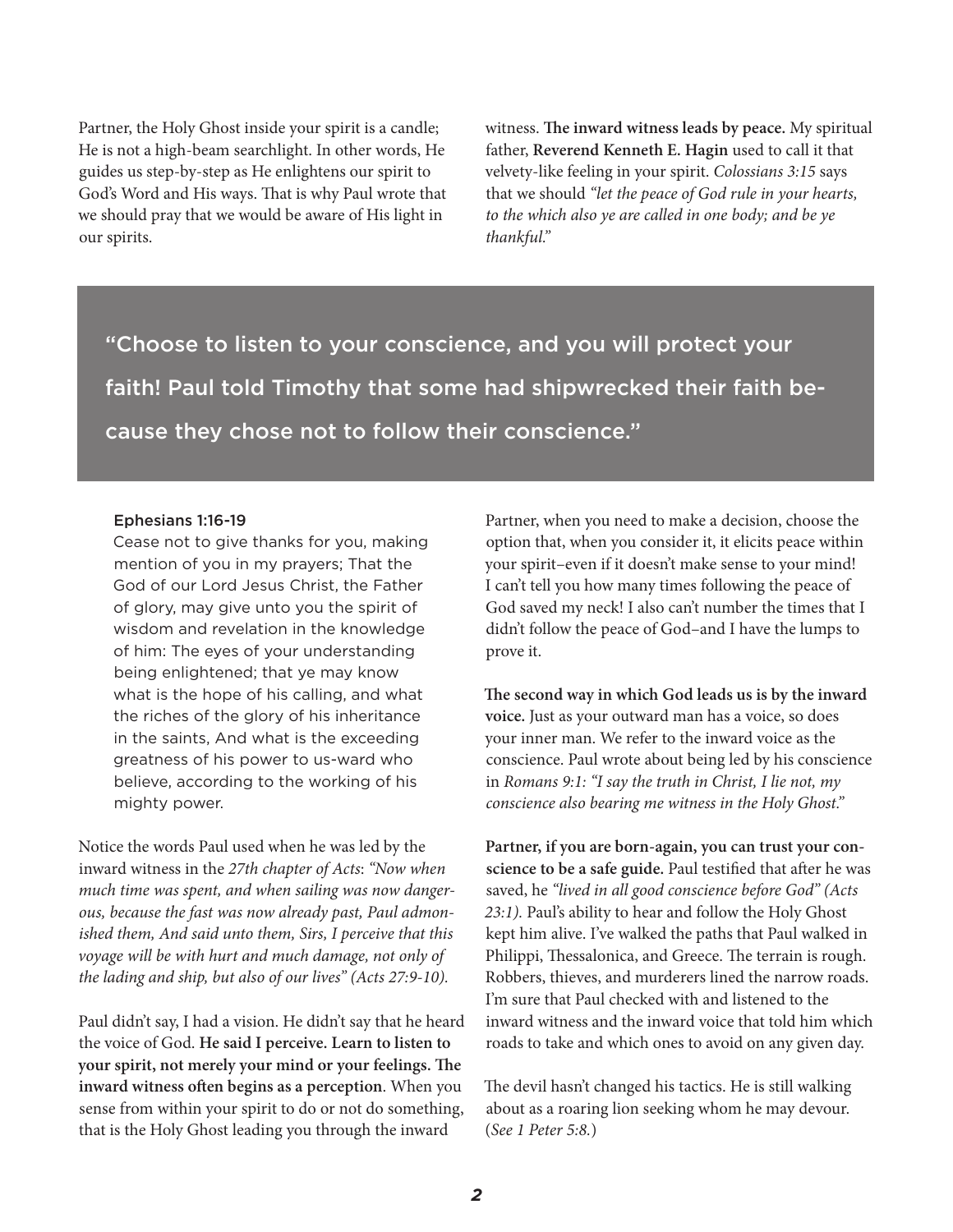**Partner, please take heed! Check with the Holy Ghost before you go somewhere!** I visited recently with a world-renown preacher. She has had favor with Muslim leaders and has been able to minister the love of Jesus in many Islamic nations. She told me that she wanted to go to a particular country, but the Lord told her, *"I didn't tell you to go there, and if you do, you have taken yourself out from under my protection."* You can't simply claim the protection of the *91st Psalm* if you are outside of the secret place–God's perfect will!

Choose to listen to your conscience, and you will protect your faith! Paul told Timothy that some had shipwrecked their faith because they chose not to follow their conscience. *"Holding faith, and a good conscience; which some having put away concerning faith have made shipwreck…" (1 Timothy 1:19).*

"Learn to listen to your spirit, not merely your mind or your feelings. The inward witness often begins as a perception. When you sense from within your spirit to do or not do something, that is the Holy Ghost leading you through the inward witness."

**The third way that God leads us is through the voice of the Holy Spirit.** The voice of the Holy Spirit is more authoritative than the voice of the inward witness or the voice of our spirits. Peter heard the voice of the Holy Ghost in the *tenth chapter of Acts*: *"While Peter thought on the vision, the Spirit said unto him, Behold, three men seek thee" (Acts 10:19).*

Peter needed to hear an authoritative voice; otherwise, he never would have departed from his long-held religious position that Gentiles were unclean! The voice of the Holy Ghost seems audible, but you hear it on the inside, not with your physical ears.

**When God needs to get your attention about a major situation or life decision, He may speak to you through the voice of the Holy Spirit.** That's what He did when he called me into the ministry!

I was 15 years old, and I was driving to see my mother who was in the hospital at the time. (Yes, I know I shouldn't have been driving before I had my license, but I was determined to visit my mother.) As I turned into the parking lot, I heard the voice of the Holy Ghost say *"I have called you into the ministry."* The voice was so loud that I thought someone was sitting in the backseat! I turned around to see who it was, but no one was there. It was the voice of the Holy Ghost! My response wasn't positive. *"No; I'm not going to do that."* 

However, the Lord was patient with me and continued to lead and direct me. *Later, I invested hours praying in the Spirit seeking His specific plans for my ministry. After several weeks of praying in tongues, the Holy Spirit spoke.* He told me where to go to Bible school and what kind of ministry I was to have. Here I am–over 50 years later–serving Him in the ministry!

**The fourth way God leads is through dreams and visions.** Dreams and visions are part of the last days' outpouring of the Holy Ghost.

#### Acts 2:16-17

But this is that which was spoken by the prophet Joel; And it shall come to pass in the last days, saith God, I will pour out of my Spirit upon all flesh: and your sons and your daughters shall prophesy, and your young men shall see visions, and your old men shall dream dreams.

**Partner, don't be shocked if God speaks to you through dreams or visions; He said it would happen! However,**